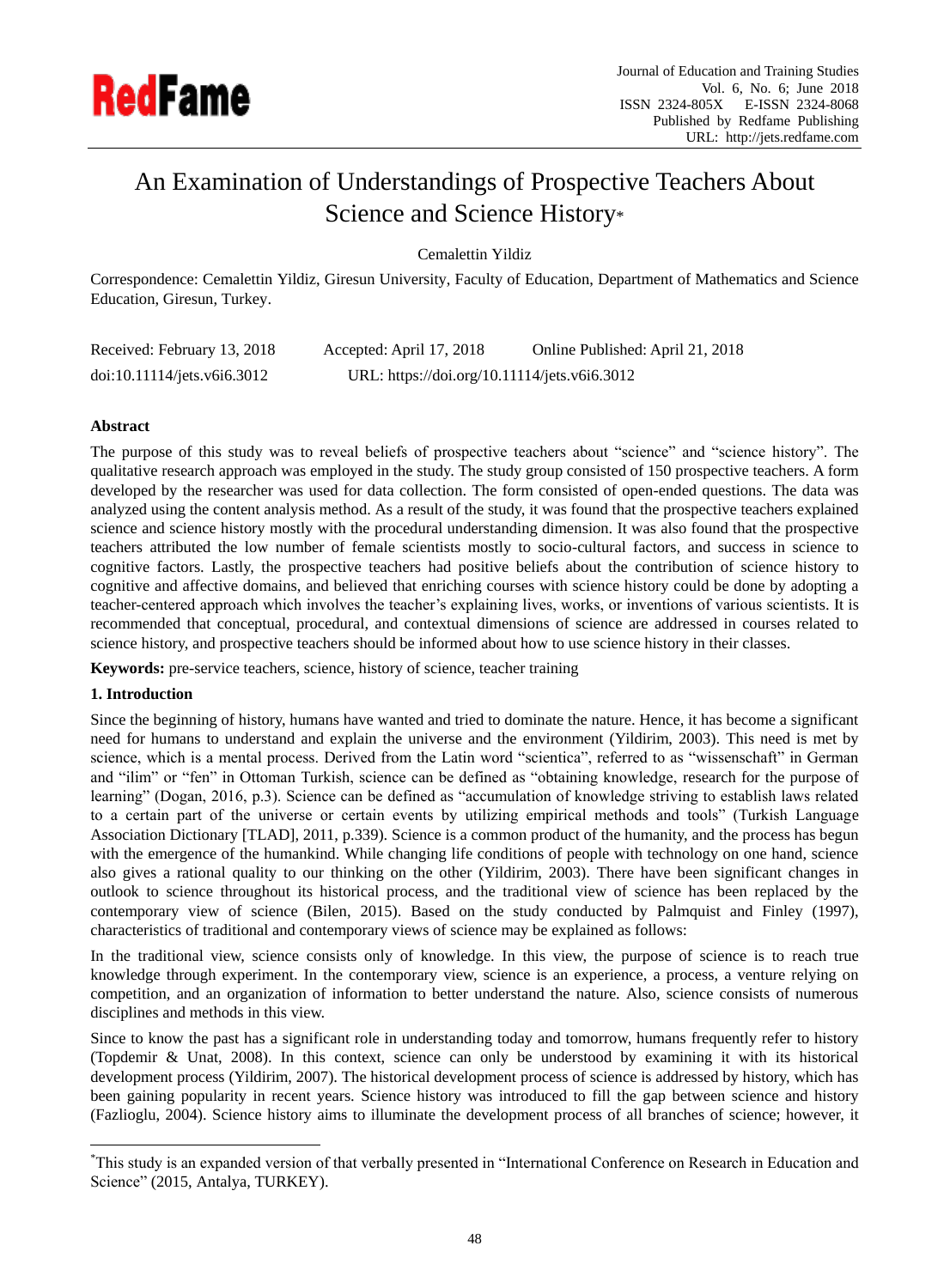focuses on separate histories of all branches (Tekeli et al., 2007). In this sense, science history can be defined as birth and development stories of branches of science (Ortas, 2005a). It is also possible to define science history as a discipline which addresses how science came to existence, contributions made to science, specific dates of such contributions, and efforts made and methods used by scientists to contribute to science (Tekeli et al., 1997).

Science history does not only mention what people of old did; it also serves as a step for new scientific and technological developments by opening new horizons (Bayrakdar, 2009). Studying science history allows students to see science as an occupation which they can understand and contribute to (Appelget, Matthews, Hildreth, & Daniel, 2002). This may help raise contemporary scientists who can use their imagination and creativity, act with curiosity, and inquire about various topics. Science history is also useful in that it helps students think about the importance of science and understand it with its various aspects (Topdemir & Unat, 2008).

Teachers may use science history improve students' conceptual, procedural, and contextual understandings regarding science (Wang & Marsh, 2002). The conceptual dimension of science pertains to how scientific ideas are described and their role in science history (Lacin Simsek, 2011). In order to improve conceptual understanding related to science, it is necessary to emphasize that scientific knowledge could change with new discoveries and enrich it with a historical perspective (Lacin Simsek, 2009). The procedural dimension of science involves processes such as thinking, experimenting, questioning, researching, decision-making, inferring, extrapolating, elaborating, reporting, and implementing (Wang & Marsh, 2002). As a process, science can be considered as a pattern of operational and mental procedures (Yildirim, 2007). The contextual dimension of science involves "how scientific research improves people's life quality" (Kocyigit & Pektas, 2017), and "characteristics and working conditions of scientists, and the relationship between development of scientific knowledge and economic, psychological, social, cultural, and political conditions of scientists" (Lacin Simsek, 2011). In summary, students may better understand conceptual, procedural, and contextual dimensions of science by studying science history. Also, learning these three different dimensions of science may allow students to develop an accurate and contemporary understanding about science.

Although science history is one of the significant concepts of recent years (Justi & Gilbert, 1999; Rutherford, 2001; McComas, 2008), it has been a neglected subject in Turkey, from primary school to university level (Ortas, 2005b). Science history has been added to the curriculum in undergraduate programs with the reconstruction of undergraduate programs in the faculty of education in 2006 (Council of Higher Education [CoHE], 2007). This has resulted in the addition of the "Nature of Science and Science History" course in the science teaching program, and the "Science History" course in mathematics teaching, guidance and psychological consulting, and computer and educational technologies teaching programs. In these courses, prospective teachers learn about contributions of different civilizations and scientists to science and science history throughout the historical process of science (Bozdogan, Sengul, & Bozdogan, 2013). Learning about working conditions of scientists, the development of science and factors affecting it brings along an accurate understanding of science and science history (Monk & Osborne, 1997). Considering these benefits, addition of courses related to science history into undergraduate programs may be seen as a big step. Using science history in courses is quite important in that it helps students understand science and science history (Abd-El-Khalick, 2005; Posnanski, 2010; Yenice, 2015). However, it is necessary to find our awareness levels of prospective teachers regarding science and science history in order to make effective use of science history in courses.

#### *1.1 Literature Review*

Some studies in the literature on opinions of teachers and prospective teachers about science and science history are briefly summarized below:

Akerson, Abd-El-Khalick, and Lederman (2000) found that prospective teachers and teachers had limited information about subjective aspects of science and its relationship with society and culture in particular. Celik (2003) revealed that prospective teachers defined science mostly with dimensions of process and information structure, and their understanding about the nature of scientific knowledge was compatible with contemporary scientific approaches. Kenar (2008) revealed that senior prospective science teachers had contemporary views about the creative and imaginative nature of science. Aslan, Yalcin, and Tasar (2009) found that science teachers had sufficient knowledge about effects of social and cultural factors on scientists and scientific studies; however, they had limited knowledge and misconceptions about the definition of science.

In a study conducted by Lacin Simsek (2011), it was found that science and technology teachers had an inadequate understanding about the importance of science history, and mostly used science history to contribute to improvement of their students in the cognitive domain. Also, it was observed that teachers taught science history by telling life stories of scientists, mentioning historical development processes of scientific subjects, giving research or project assignments, presenting examples from science history for certain subjects, and telling stories from science history. Ayvaci and Senel Coruhlu (2012) found that about one fourth of prospective science and technology teachers defined science as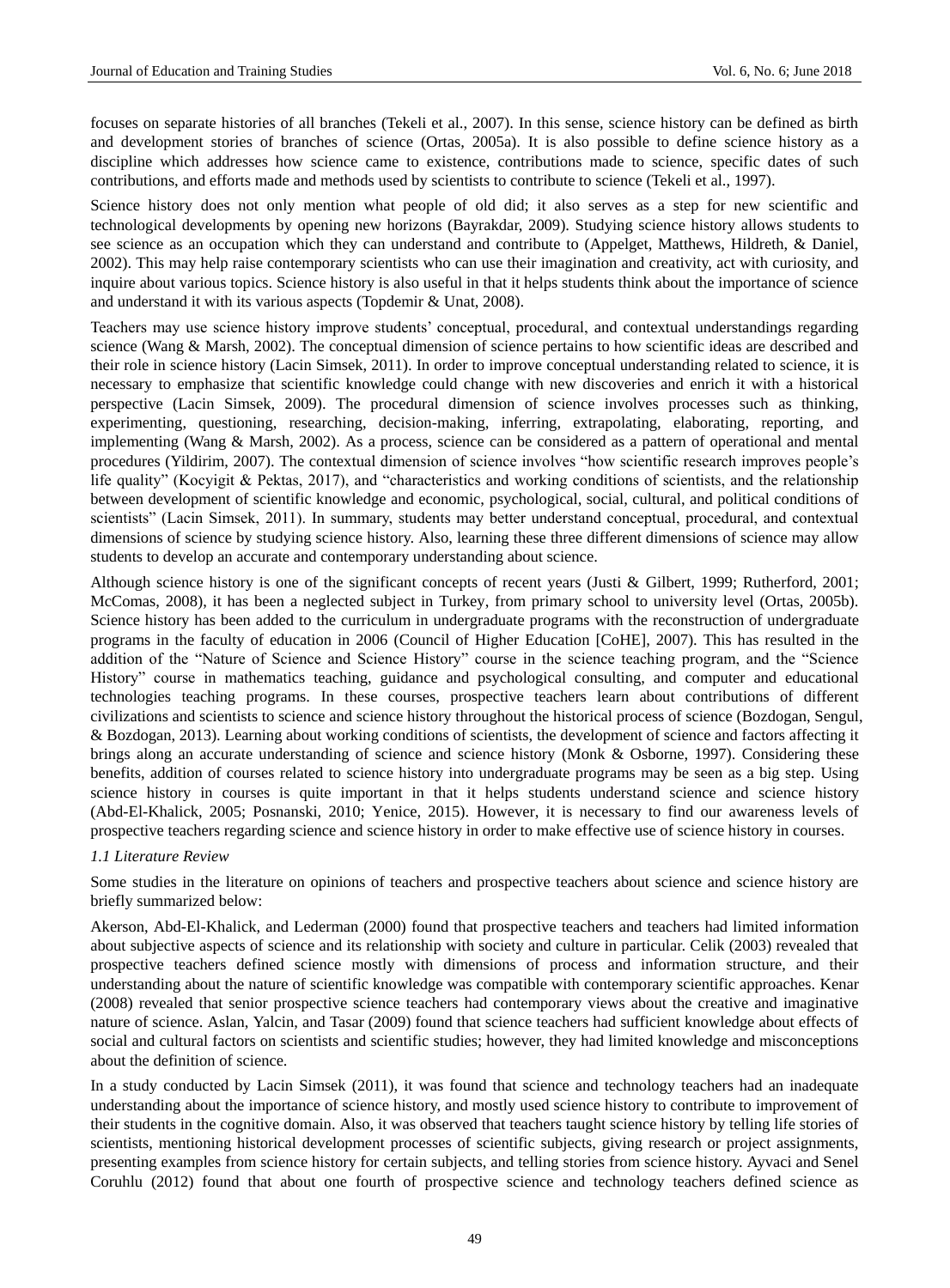"accumulation of knowledge striving to establish laws related to a certain part of the universe or certain events by utilizing empirical methods and tools".

Hacieminoglu, Ertepinar, and Yilmaz-Tuzun (2012) revealed that prospective science teachers had positive perceptions about the use of science history in courses; however, had insufficient knowledge about science history. Also, a high correlation was found between perceptions and applications of prospective teachers related to science history. Finally, after starting their careers as teachers, the most frequently addressed dimension by prospective teachers in their applications related to science history was found to be the conceptual dimension, whereas the contextual dimension was mentioned the least. Sarac (2012) revealed that prospective and in-service classroom teachers had contemporary opinions related to the effect of science on the society, the effect of the society on science, and the nature of scientific knowledge.

Atalay (2013) found that science and technology teachers had limited knowledge about the empirical and indeterminate nature of science, observation and inference in science, and social and cultural influences in science, while they had sufficient knowledge about the significance of creativity and imagination in science. Cinar and Koksal (2013) found that prospective social studies teachers had contemporary opinions about scientific observation, the changeability of scientific knowledge, and cause-effect relationships in science, whereas they had traditional opinions about the definition of science, scientific methods, and basic assumptions of science. Yenice, Ozden, and Balci (2015) determined that prospective science and classroom teachers had contemporary ideas about the society-science and science-society interaction, characteristics of a scientist, the provisionality and changeability of scientific knowledge. Cetiner (2016) revealed that physics activities involving initial experiments in science history maintained prospective teachers' interest in the course, helped them understand basic concepts in physics, and ensured positive attitudes toward the activity.

No study was found investigating understandings of prospective teachers on both science and science history. For this reason, it is believed that there is a need for detailed studies on concepts of science and science history, opinions of prospective teachers about these concepts. We believe that this study, which was conducted with the idea that it would fill a significant gap in the literature related to determining understandings of prospective teachers regarding science and science history, will be useful for prospective teachers, teachers, and academics who want to acquire knowledge about science and science history, and contribute to the literature in this sense.

# *1.2 The Aim of the Study*

An examination of reformation efforts in Turkish, Australian, Chinese, Canadian, New Zealand, South American, British, and American educational systems would reveal that science and science history were added as basic concepts in curricula of these countries (Yenice, 2015). The addition of science and science history to curricula may be seen as an important step. Considering that those who will implement these curricula are raised in the faculty of education, it is important to determine beliefs of prospective teachers enrolled in various programs regarding science and science history. Therefore, the purpose of this study is to reveal beliefs of prospective teachers about science and science history.

# **2. Method**

This is a qualitative study conducted to determine beliefs of prospective teachers about science and science history. Qualitative research is a method used to examine beliefs emerging from experiences of participants in a systematic manner (Ekiz, 2009). The qualitative research approach was employed in the present study to examine beliefs of participants emerging from their personal experiences in a systematic manner (Strauss & Corbin, 1998).

#### *2.1 Study Group*

The maximum diversity sampling was used in the study to collect more comprehensive data for the solution of the research problem and reflect the diversity among individuals at the highest level possible (McMillan & Schumacher, 2006). The study group consisted of senior prospective teachers. Table 1 gives information related to undergraduate programs and genders of prospective teachers:

| Programs                                       | Female | Male | Total |
|------------------------------------------------|--------|------|-------|
| <b>Elementary School Mathematics Teaching</b>  | 40     |      | 49    |
| Science Teaching                               | 31     | 8    | 39    |
| Guidance and Psychological Counseling          | 26     | 10   | 36    |
| Computer and Educational Technologies Teaching | 22     | 4    | 26    |
| Total                                          | 119    |      |       |

Table 1. Some demographic characteristics of the prospective teachers

As shown Table 1, 150 prospective teachers participated in the study. 119 participants were female and 31 were male.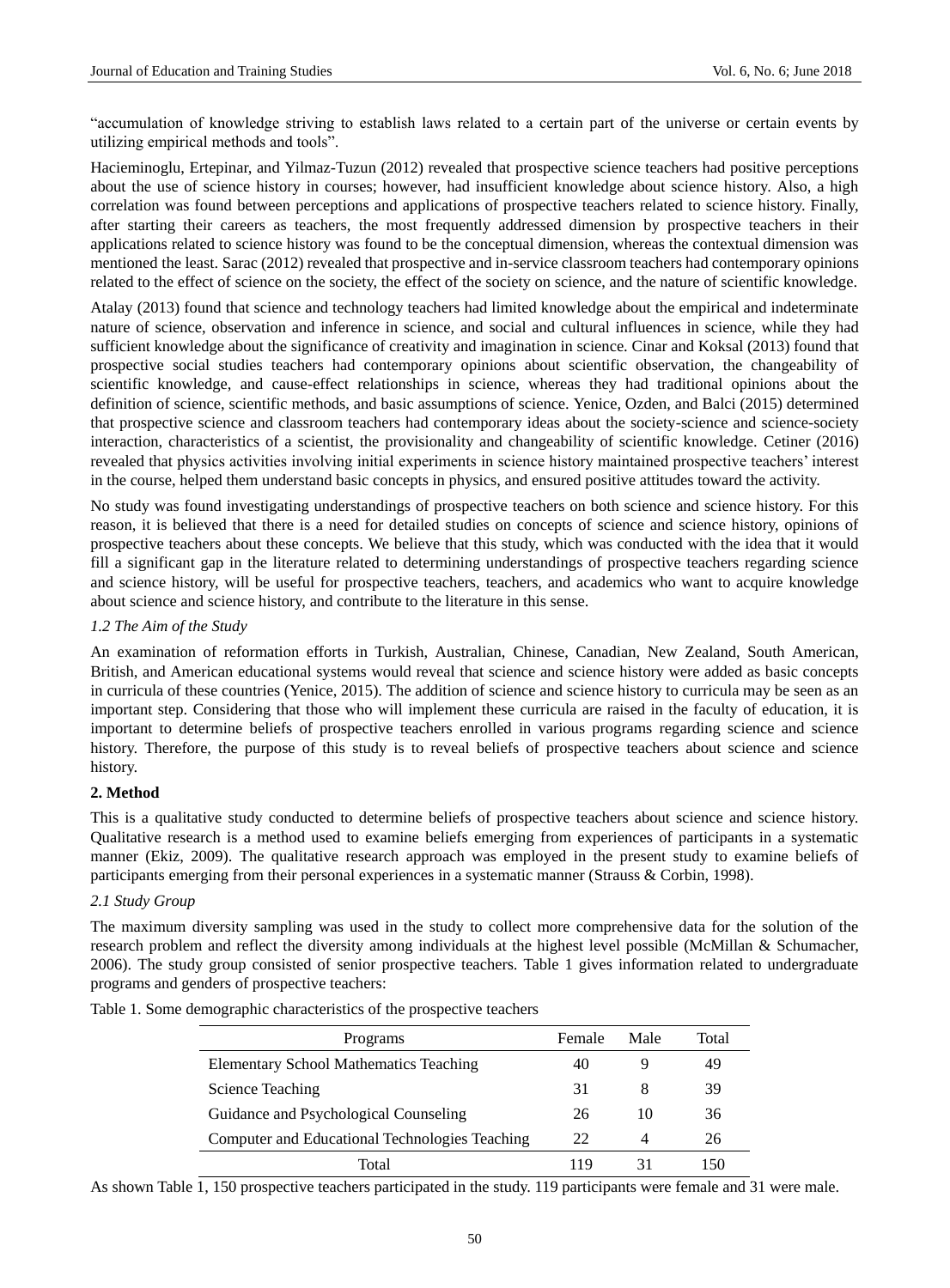# *2.2 Implementation Process*

First of all, the prospective teachers were informed about the study explaining that it was a research on male and female scientists who had contributed to science and history. In order to include as many scientists as possible, each prospective teacher was assigned a different scientist. The prospective teachers made presentations of about 20 minutes on scientists in the "Science History" course or the "Nature of Science and Science History" course. Science history was examined under eight periods (Yorukogullari & Ihsanoglu, 2013), and scientists were selected from each period shown in Table 2.

Table 2. The periods examined within the scope of the study and the number of scientists selected for each period

| Periods                                                                |    |
|------------------------------------------------------------------------|----|
| 1. Science and Technology in Ancient Greece and The Hellenistic Period | 22 |
| 2. Science and Technology in The Roman Period                          | 11 |
| 3. Science and Technology in Middle Ages                               | 25 |
| 4. Science and Technology in The Initial Islamic Period of Turks       | 8  |
| 5. Science and Technology in Renaissance and The Enlightenment Period  | 22 |
| 6. Science and Technology in The Ottoman Period                        | 19 |
| 7. Science and Technology in The New Age                               | 20 |
| 8. Science and Technology in The Republican Period                     | 23 |

As shown in Table 2, the prospective teachers were assigned a total of 150 scientists to research.

The prospective teachers were asked to research a given scientist. Some criteria were developed to help the prospective teachers prepare their presentations, and better understand conceptual, procedural, and contextual dimensions of science and science history. These criteria included "the period when the scientist lived and life conditions in this period", "the life, works, inventions, and quotes of the scientist", "significant events, anecdotes, or stories from the scientist's life", "reasons driving the scientist to work and research, and challenges faced by the scientist in the process" (Yildiz & Gokcek, 2013).

In the first three weeks of the "Science History" course and the "Nature of Science and Science History" course, the prospective teachers were given information about characteristics of science, science history, the purpose of science history, learning and teaching science history, and contributions of different civilizations from different geographic regions to science (Science in Central Asia, China, India, Mesopotamia, Ancient Egypt, Anatolia, Aegean Basin, Ionia, and Ancient Greece). Then, the prospective teachers made their presentations about their given scientist. During the presentations, the researcher touched upon important points, and held discussions with the prospective teachers using the question-answer method. After all the presentations were completed, pictures of scientists were printed on rugs, and puzzles related to various scientists were prepared to help students familiarize with scientists. These materials were presented in the "Science History Exhibition" for two days. The prospective teachers in the Elementary School Mathematics Teaching program (between 09:00-12:00) and the Science Teaching program (between 13:00-16:00) provided visitors with information about scientists for the first day, and the prospective teachers in the Guidance and Psychological Counseling program (between 09:00-12:00) and the Computer and Educational Technologies Teaching program (between 13:00-16:00) took the shift for the second day.

# *2.3 Data Collection Tool*

It is noted in the literature that there is an increasing need for researching beliefs of individuals related to science history in detail (Metin, 2009). For this reason, the researchers developed a qualitative data collection tool consisting of open-ended questions to collect in-depth information about beliefs of individuals related to science history (Lederman, Abd-El-Khalick, Bell, & Schwartz, 2002). A form consisting of six open-ended questions was used for data collection. The form had two sections. The first section contained questions about genders and undergraduate programs of the prospective teachers. The second section included six open-ended questions about science and science history. Blank spaces were left under each question for answers. A literature review was performed to create the questions, and contents of the "Science History" course and the "Nature of Science and Science History" course were examined. Thus, the questions on the definition of science and science history, factors enabling success in science, reasons behind the low number of female scientists, benefits of learning science history, how to use science history in courses were created, and a pilot study was conducted with 15 prospective teachers using the draft form. The questions in the form were reviewed after the pilot study, and the results were presented to three experts. The questions in the form were finalized in accordance with expert opinions. The questions used in the study were as follows: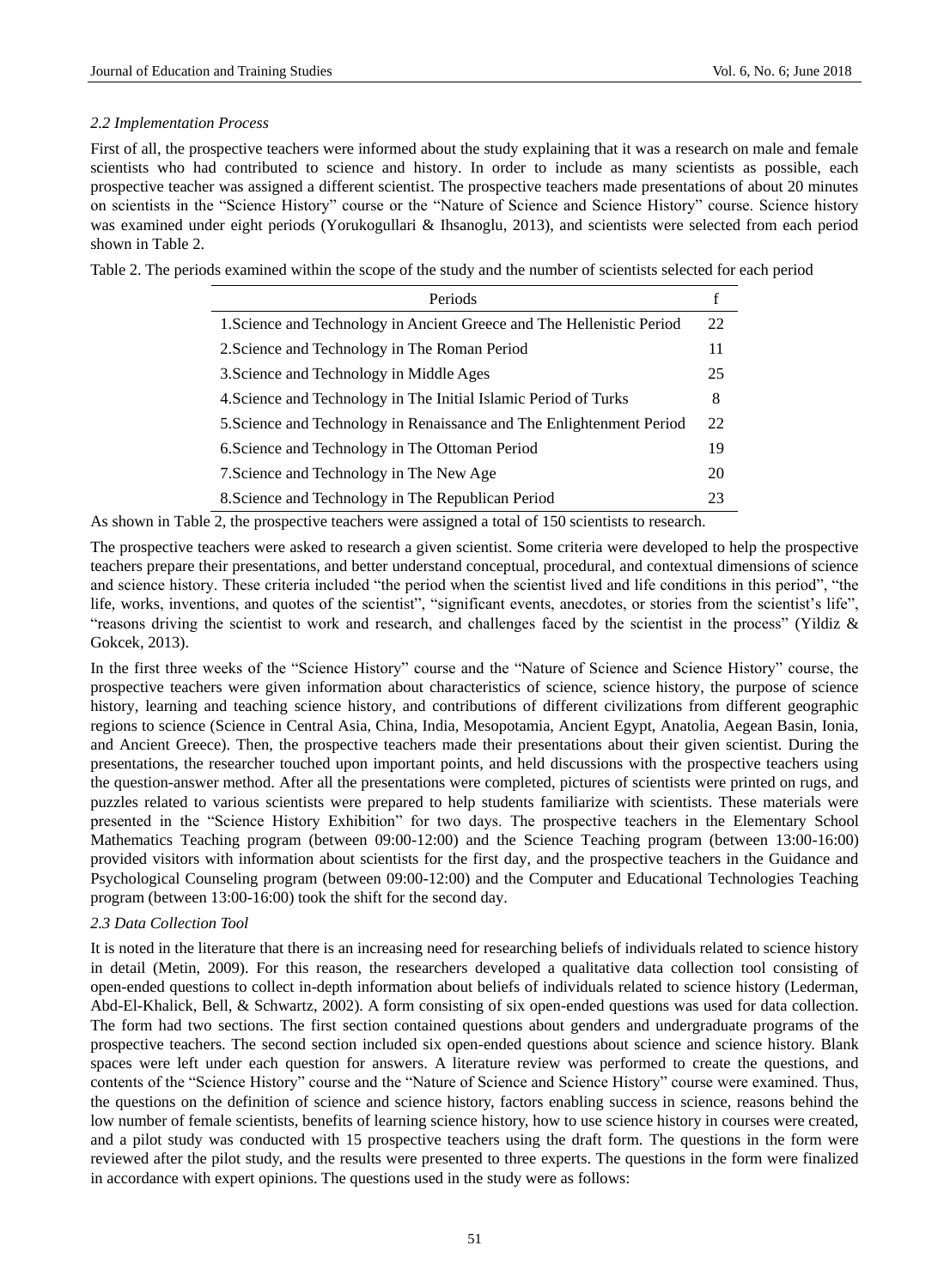"How would you define science?", "How would you define science history?", "What are the factors enabling success in science? Why?", "What is the reason behind the low number of female scientists in science history?", "What are the benefits of using science history in courses?", and "How could we enrich courses using science history?"

# *2.4 Collection of Data*

The form was applied to the prospective teachers at the end of the study. The research and presentation process of the prospective teachers took 11 weeks to complete. The form was applied one week after the science history exhibition. Thus, the information retained in minds of the prospective teachers was determined.

# *2.5 Data Analysis*

The data was analyzed using the content analysis method. In content analysis, the data is firstly conceptualized, and then logically organized and categorized based on resulting concepts (Yildirim & Simsek, 2011). Firstly, the researcher examined answers given by the prospective teachers and divided them into meaningful parts. These were then named and coded by the researcher. Then, the resulting codes were brought together, and common aspects among the codes were determined. Based on these common aspects, the categories were created to gather the codes under certain concepts. Then, the data was organized according to the codes and the categories. The results of the analysis were presented in tables with frequency and percentage values. Since some prospective teachers used more than one code in their answers, the sum of code frequencies may be higher than the total number of prospective teachers. In order to improve the validity and internal consistency of the findings, sample sentences related to opinions of the prospective teachers about science and science history were given below the tables without any changes. As required by research ethics, the prospective teachers were named as "P1, P2, P3, ... , P150".

The forms filled by the prospective teachers were encoded by the researcher for reliability calculations, and the resulting codes were placed under certain categories. The resulting codes and categories were submitted to an expert with substantial experience in qualitative data analysis. Then, the researcher and the expert reviewed the agreement level in the forms filled by the prospective teachers. The researcher and the expert discussed the codes causing conflict and agreement, and necessary adjustments were made. The reliability coefficient was calculated to be 89% using the following formula (Miles & Huberman, 1994): [Agreement / (Agreement + Disagreement) x 100]. Studies with a reliability value above 70% indicate are accepted to be reliable (Miles & Huberman, 1994).

#### **3. Results**

The categories and codes derived from answers given by the prospective teachers were presented in tables.

The codes derived from answers of the prospective teachers related to the definition of science can be seen in Table 3 together with frequency and percentage values:

| Categories    | Codes                                                                | $\mathbf f$ | $\%$ |
|---------------|----------------------------------------------------------------------|-------------|------|
|               | 1. The endeavor or process of understanding the nature               | 30          | 20.0 |
|               | 2. The endeavor or process of understanding the universe             | 21          | 14.0 |
|               | 3. People's discovering or finding new information                   | 15          | 10.0 |
|               | 4. The process of establishing laws related to a certain part of the |             |      |
| Procedural    | universe or certain events by utilizing empirical methods and tools  | 10          | 6.7  |
| Understanding | 5. The endeavor of understanding and explaining the nature, the man, |             | 2.7  |
|               | and the universe                                                     | 4           |      |
|               | 6. Generation of empirical, theoretical, and applicable information  |             | 0.7  |
|               | related to world by scientists                                       |             |      |
|               | 7. A process which generates milestones in the history of humankind  |             | 0.7  |

Table 3. The definition of science according to the prospective teachers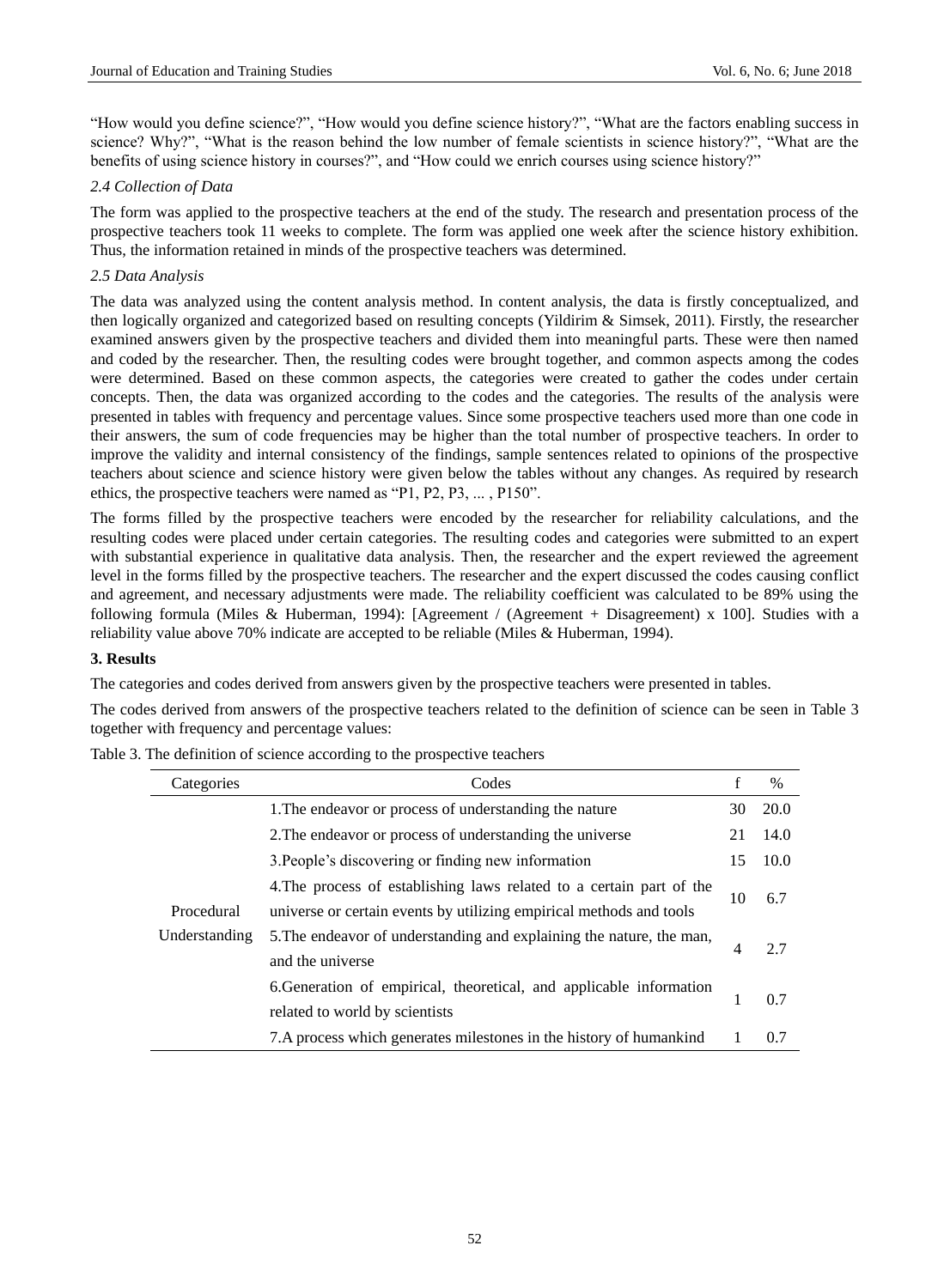#### Table 3. Continued

| Categories                  | Codes                                                   |     | $\%$ |
|-----------------------------|---------------------------------------------------------|-----|------|
|                             | 8. The set of systematic knowledge                      | 38. | 25.3 |
| Conceptual                  | 9. The body of information proven by experiments        |     | 2.0  |
| Understanding               | 10. The source of man's horizon                         |     | 0.7  |
|                             | 11.All information or works which facilitate human life |     | 13.3 |
| Contextual<br>Understanding | 12. Useful information presented by research            |     | 1.3  |
|                             | 13. The body of social and cultural developments        |     | 0.7  |

As shown in Table 3, the definitions of science made by the prospective teachers gathered under three different categories; "procedural understanding", "conceptual understanding", and "contextual understanding". Also, 20.0% of the prospective teachers defined science procedurally as "the endeavor or process of understanding the nature", 25.3% defined it conceptually as "the set of systematic knowledge", and 13.3% defined it contextually as "all information or works which facilitate human life". Some quotes from the prospective teachers corresponding to codes 1, 8, and 11 in Table 3 can be found below:

*"Science is an intellectual endeavor which reveals reasons behind and connections between natural events, and institutionalizes this knowledge. (P11)"*

*"Science is the set of systematic knowledge which represents the cause-effect relationship between natural events. (P34)"*

*"Science is all information generated and works performed to facilitate human life. (P35)"*

The codes derived from answers of the prospective teachers related to the definition of science history can be seen in Table 4 together with frequency and percentage values:

| Table 4. The definition of science history according to the prospective teachers |  |
|----------------------------------------------------------------------------------|--|
|                                                                                  |  |

| Categories                  | Codes                                                                                                          | $\mathbf f$  | $\%$ |
|-----------------------------|----------------------------------------------------------------------------------------------------------------|--------------|------|
|                             | 1.An examination of science's historical development                                                           | 71           | 47.3 |
|                             | 2. Examination of practices aimed at meeting needs of the humankind<br>throughout its existence                | 19           | 12.7 |
|                             | 3. Examination of lives, works, inventions, and mental frames of scientists                                    | 18           | 12.0 |
|                             | 4. Examination of generation, development, and use conditions of information                                   | 17           | 11.3 |
|                             | 5. Examination of all scientific work throughout the history                                                   | 15           | 10.0 |
|                             | 6. Process which explains how science and technology are used by the                                           |              |      |
| Procedural                  | humankind and what changes the use of science and technology cause in lives                                    | 6            | 4.0  |
| Understanding               | of people                                                                                                      |              |      |
|                             | 7. A process which illuminates what people had done in the past                                                | 6            | 4.0  |
|                             | 8. Examination of studies on accumulation of information                                                       | 6            | 4.0  |
|                             | 9. Examination of changes, developments, and interactions in science<br>throughout the history                 | 3            | 2.0  |
|                             | 10. Science's yesterday, today, and tomorrow                                                                   | 3            | 2.0  |
|                             | 11. Transfer of past knowledge to the next generation through scientific methods                               | $\mathbf{1}$ | 0.7  |
| Contextual<br>Understanding | 12. Works performed by the humankind in order to understand their<br>environment, survive, and facilitate life | 5            | 3.3  |

As shown in Table 4, the definitions of science made by the prospective teachers gathered under two different categories; "procedural understanding" and "contextual understanding". Also, 47.3% of the prospective teachers defined science history procedurally as "examination of science's historical development process", and 3.3% defined it contextually as "works performed by the humankind in order to understand their environment, survive, and facilitate life". Some quotes from the prospective teachers corresponding to codes 1 and 12 in Table 4 can be found below: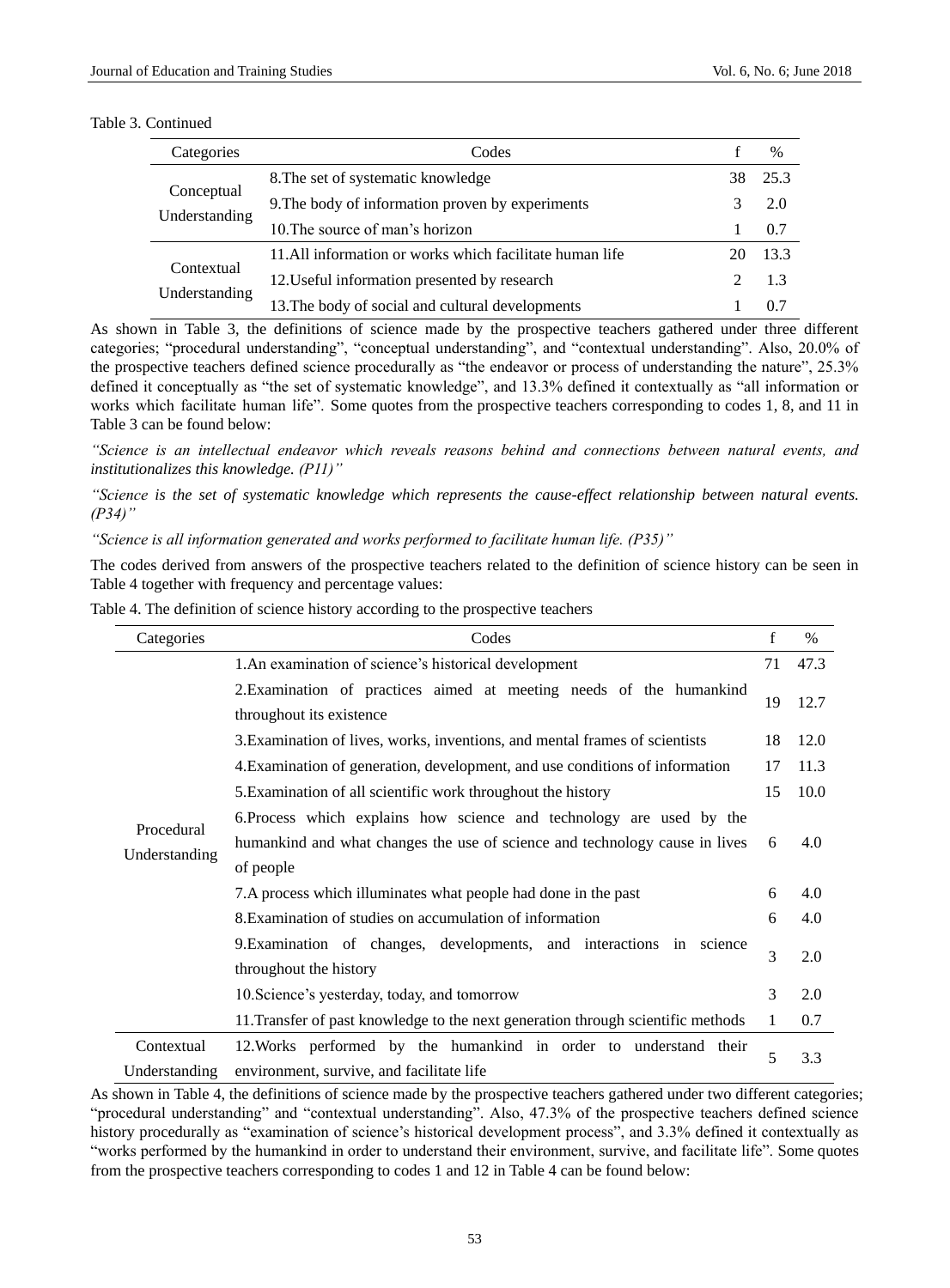*"Science history is the development process of science throughout the history. (P84)"*

*"Science history is the examination of science with its historical development process. (P88)"*

*"Science history addresses works performed by the humankind in order to understand their environment, survive, and facilitate life. (P12)"*

The codes derived from answers of the prospective teachers related to cognitive factors necessary for success in science can be seen in Table 5 together with frequency and percentage values:

Table 5. Cognitive factors necessary to succeed in science according to the prospective teachers

| Category  | Codes                            | f  | $\%$ |
|-----------|----------------------------------|----|------|
|           | 1. Hard work                     | 35 | 23.3 |
|           | 2. Being intelligent             | 25 | 16.7 |
|           | 3. Listening                     | 10 | 6.7  |
|           | 4. Thinking                      | 8  | 5.3  |
|           | 5.Researching                    | 7  | 4.7  |
|           | 6. Improving one's self          | 3  | 2.0  |
| Cognitive | 7. Reading                       | 2  | 1.3  |
| Factors   | 8. Being knowledgeable           | 2  | 1.3  |
|           | 9. Observing                     | 2  | 1.3  |
|           | 10. Producing solutions or ideas | 2  | 0.7  |
|           | 11. Inventing                    | 1  | 0.7  |
|           | 12. Critical thinking            | 1  | 0.7  |
|           | 13. Using one's mind             | 1  | 0.7  |
|           | 14. Receiving a good education   | 1  | 0.7  |

As shown in Table 5, 23.3% of the prospective teachers mentioned "hard work", 16.7% mentioned "being intelligent", and 6.7% mentioned "listening" as a cognitive factor necessary for success in science. Some quotes from the prospective teachers corresponding to codes 1, 2, and 3 in Table 5 can be found below:

*"What leads to success is being intelligent and hardworking, and keeping your mouth shut. Being male or female is not a criterion for success. (P2)"*

*"Gender has no role in scientific success… To be successful in science, one needs to be intelligent, hardworking... and keep one's mouth shut. (P3)"*

*"Albert Einstein said one needs to be intelligent, work hard, and keep one's mouth shut to be successful. These are what one needs to be successful in science. (P10)"*

The codes derived from answers of the prospective teachers related to affective factors necessary for success in science can be seen in Table 6 together with frequency and percentage values:

Table 6. Affective factors necessary to succeed in science according to the prospective teachers

| Category  | Codes                              | f  | $\%$ |
|-----------|------------------------------------|----|------|
|           | 1. Being ambitious                 | 13 | 8.7  |
|           | 2. Being brave                     | 9  | 6.0  |
|           | 3. Being patient                   | 8  | 5.3  |
| Affective | 4. Being curious                   | 7  | 4.7  |
| Factors   | 5. Being interested                | 6  | 4.0  |
|           | 6. Being eager                     | 4  | 2.7  |
|           | 7. Having confidence               | 4  | 2.7  |
|           | 8. Being structured or disciplined | 4  | 2.7  |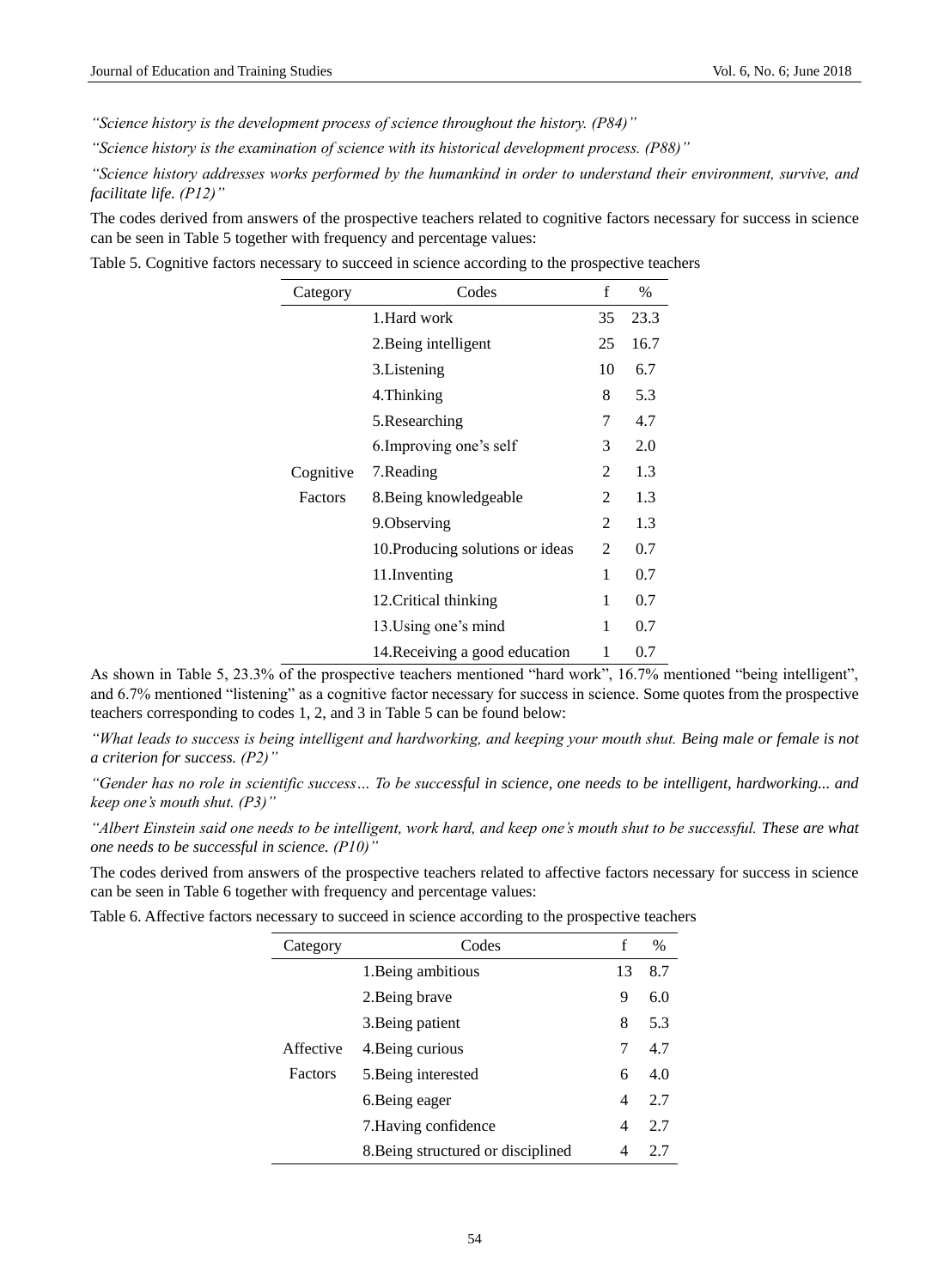# Table 6. Continued

| Category             | Codes                                | f | $\frac{0}{0}$ |
|----------------------|--------------------------------------|---|---------------|
|                      | 9. Enjoying science                  | 3 | 2.0           |
|                      | 10. Enjoying hard work               |   | 0.7           |
| Affective<br>Factors | 11. Being open to different opinions |   | 0.7           |
|                      | 12. Being determined                 |   | 0.7           |
|                      | 13. Devoting one's self              |   | 0.7           |
|                      | 14. Enjoying learning                |   | 0.7           |
|                      | 15. Being lucky                      |   |               |

As shown in Table 6, 8.7% of the prospective teachers mentioned "being ambitious", 6.0% mentioned "being brave", and 5.3% mentioned "being patient" as an affective factor necessary for success in science. Some quotes from the prospective teachers corresponding to the first three codes in Table 6 can be found below:

*"…Being ambitious and brave leads to success in science… (P15)"*

*"…Being successful in science requires courage, ambition, patience, and most importantly, intelligence… (P8)"*

*"…Being successful requires patience, hard work, and intelligence not only in science, but in any field. (P10)"*

The codes derived from answers of the prospective teachers related to reasons behind the low number of female scientists can be seen in Table 7 together with frequency and percentage values:

Table 7. Reasons behind the low number of female scientists according to the prospective teachers

| Categories               | Codes                                                                    | f              | $\%$ |
|--------------------------|--------------------------------------------------------------------------|----------------|------|
|                          | 1. Being denied a voice or an opportunity                                | 49             | 32.7 |
|                          | 2. Social pressure                                                       | 41             | 27.3 |
|                          | 3. Belief that women have low intelligence                               | 40             | 26.7 |
|                          | 4. Lack of educational opportunities for women                           | 36             | 24.0 |
|                          | 5. Belief that a woman's duty is to do housework or raise children       | 34             | 22.7 |
|                          | 6. Familial pressure                                                     | 31             | 19.3 |
|                          | 7. Perception that science is for men                                    | 28             | 18.7 |
|                          | 8. Low or lack of value given to women                                   | 27             | 18.0 |
| Socio-cultural           | 9. Lack of attention paid to scientific studies conducted by women       | 26             | 17.3 |
| Factors                  | 10. High number of responsibilities of women                             | 12             | 8.0  |
|                          | 11. Lack of gender equality                                              | 9              | 6.0  |
|                          | 12. Patriarchal social structure                                         | $\tau$         | 4.7  |
|                          | 13. Cultural pressure                                                    | $\tau$         | 4.7  |
|                          | 14. Use of "science man" instead of "science person"                     | 6              | 4.0  |
|                          | 15. Difficult working conditions                                         | 5              | 3.3  |
|                          | 16. Lack of support for women                                            | 3              | 2.0  |
|                          | 17. Underage marriages                                                   | 1              | 0.7  |
|                          | 18. Difficulty of maintaining the balance between career and family life | 1              | 0.7  |
|                          | 19. Men's desire to play a dominant role                                 | 5              | 3.3  |
| Psychological<br>Factors | 20.Lack of confidence                                                    | $\overline{2}$ | 1.3  |
|                          | 21. Women's low desire and interest in science                           | 1              | 0.7  |
| Economical<br>Factors    | 22. Lack of opportunities                                                | 3              | 2.0  |

As shown in Table 7, the reasons behind the low number of female scientists mentioned by the prospective teachers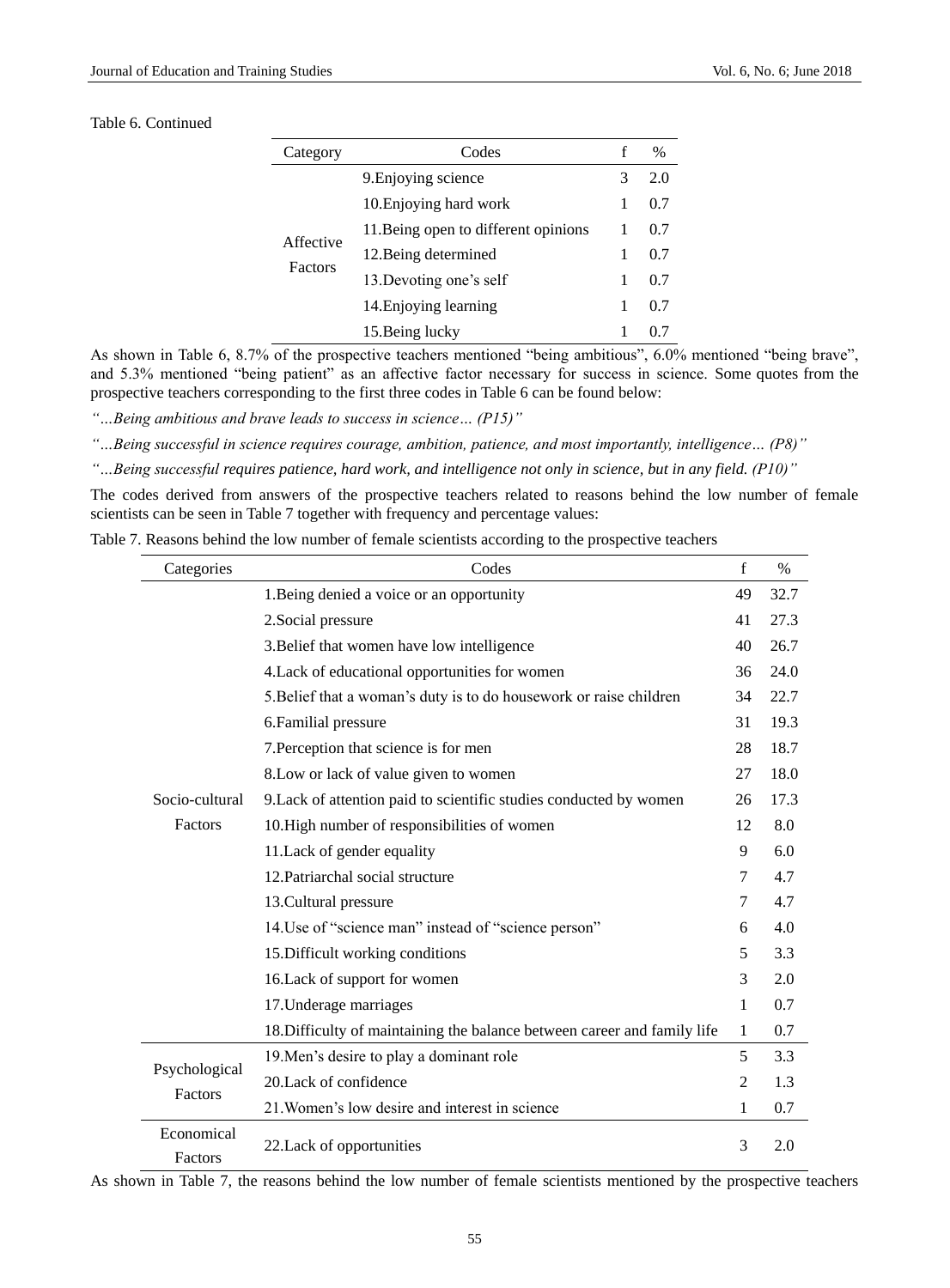gathered under three different categories; "socio-cultural factors", "psychological factors", and "economic factors". Also, the "Being denied a voice or an opportunity" code stood out in the socio-cultural factors category, whereas the "men's desire to play a dominant role" code stood out in the psychological factors category. The only code that stood out in the economic factors category was "lack of opportunities". Some quotes from the prospective teachers corresponding to codes 1, 19 and 22 in Table 7 can be found below:

*"…Ruth Moufang completed her graduate studies in spite of great difficulties caused to her due to her gender, and was later denied a lectureship on account of her gender. She worked in private industry for ten years… (P16)"*

*"…Men's desire to play a dominant role prevented women from take steps in science. (P95)"*

*"…The number of female mathematicians is unfortunately low due to lack of opportunities. However, works of female mathematicians take an important place in history. (P15)"*

The codes derived from answers of the prospective teachers related to benefits of using science history for the cognitive domain can be seen in Table 8 together with frequency and percentage values:

| Category                   | Codes                                                                                                             | $\mathbf{f}$   | $\%$ |
|----------------------------|-------------------------------------------------------------------------------------------------------------------|----------------|------|
|                            | 1. Learning about lives, works, inventions, or quotes of scientists                                               | 26             | 17.3 |
|                            | 2. Having more permanent knowledge                                                                                | 24             | 16.0 |
|                            | 3. Improving general knowledge                                                                                    | 22             | 14.7 |
|                            | 4. Developing a perspective                                                                                       | 13             | 8.7  |
|                            | 5. Having more meaningful knowledge                                                                               | 12             | 8.0  |
|                            | 6. Being more successful                                                                                          | 11             | 7.3  |
|                            | 7. Better understanding the conditions of the time                                                                | 11             | 7.3  |
|                            | 8. Learning about the structure of science                                                                        | 8              | 5.3  |
|                            | 9. Raising new scientists                                                                                         | 8              | 5.3  |
|                            | 10.Learning<br>historical<br>about<br>development<br>of<br>process<br>mathematical symbols, concepts, or formulas | 8              | 5.3  |
| <b>Benefits</b><br>for The | 11.Acquiring<br>information<br>about<br>historical<br>accurate<br>the<br>development of science                   | $\overline{7}$ | 4.7  |
| Cognitive                  | 12. Establishing connections between past and future                                                              | 6              | 4.0  |
| Domain                     | 13. Finding new information or methods                                                                            | 5              | 3.3  |
|                            | 14. Understanding how to associate science with everyday life                                                     | 5              | 3.3  |
|                            | 15. Carrying out the class more efficiently                                                                       | $\overline{4}$ | 2.7  |
|                            | 16. Taking lessons from works of scientists                                                                       | 3              | 2.0  |
|                            | 17. Learning about the historical development of mathematics                                                      | 3              | 2.0  |
|                            | 18. Preventing misconceptions                                                                                     | 3              | 2.0  |
|                            | 19. Gaining awareness                                                                                             | $\overline{2}$ | 1.3  |
|                            | 20. Understanding new information more easily                                                                     | $\overline{2}$ | 1.3  |
|                            | 21. Learning about old civilizations                                                                              | 1              | 0.7  |
|                            | 22. Mastering subjects                                                                                            | $\mathbf{1}$   | 0.7  |
|                            | 23. Better understanding the importance of mathematics                                                            | 1              | 0.7  |
|                            | 24. Revealing students' lack of knowledge                                                                         | 1              | 0.7  |

Table 8. Benefits of using science history for the cognitive domain according to the prospective teachers

As shown in Table 8, 17.3% of the prospective teachers mentioned "learning about lives, works, inventions, or quotes of scientists", 16.0% mentioned "having more permanent knowledge" and 14.7% mentioned "improving general knowledge" as benefits of science history for the cognitive domain. Some quotes from the prospective teachers corresponding to codes 1, 2, and 3 in Table 8 can be found below:

*"…The student learns about the information available to people in those periods, how they used the information, and*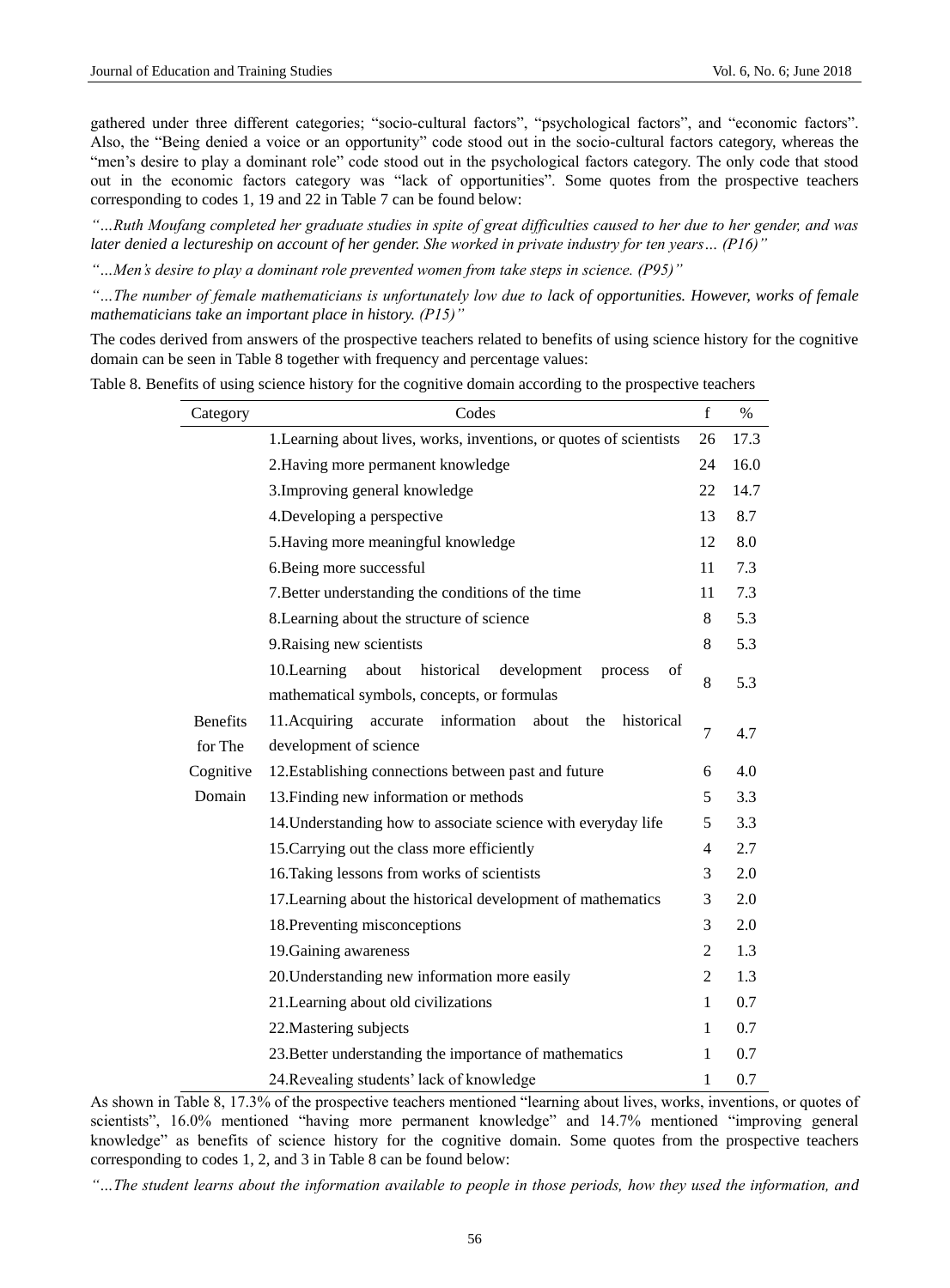*challenges that they encountered… (P45)"*

*"…We learn about those who introduced and proved axioms, theories, and hypotheses that are available today, and challenges faced by scientists to engage in mathematics… (P52)"*

*"…The information learned by introducing a scientist is always more permanent. (P26)"*

*"It is quite useful to improve general knowledge... (P114)"*

The codes derived from answers of the prospective teachers related to benefits of using science history for the affective domain can be seen in Table 9 together with frequency and percentage values:

Table 9. Benefits of using science history for the affective domain according to the prospective teachers

| Category        | Codes                                                                       | $\mathbf f$    | $\%$ |
|-----------------|-----------------------------------------------------------------------------|----------------|------|
|                 | 1. Holding up lives, works, inventions, or quotes of scientists as examples | 57             | 38.0 |
|                 | 2. Attracting attention or interest                                         | 23             | 15.3 |
|                 | 3. Providing guidance                                                       | 15             | 10.0 |
|                 | 4. Ensuring perseverance or determination                                   | 14             | 9.3  |
|                 | 5. Taking lessons from lives of scientists                                  | 14             | 9.3  |
|                 | 6. Arousing curiosity                                                       | 13             | 8.7  |
|                 | 7. Encouraging hard work                                                    | 11             | 7.3  |
| <b>Benefits</b> | 8. Motivating                                                               | 8              | 5.3  |
| for The         | 9. Encouraging to think                                                     | 4              | 2.7  |
| Affective       | 10. Ensuring the student likes the course                                   | 4              | 2.7  |
| Domain          | 11. Encouraging to research                                                 | 4              | 2.7  |
|                 | 12. Making the course more enjoyable                                        | 5              | 3.3  |
|                 | 13. Satisfying the sense of curiosity                                       | 2              | 1.3  |
|                 | 14. Improving confidence                                                    | $\mathfrak{D}$ | 1.3  |
|                 | 15. Making the teacher more valuable for the student                        |                | 0.7  |
|                 | 16. Improving patriotism                                                    |                | 0.7  |
|                 | 17. Providing mental relaxation for the student                             |                | 0.7  |

As shown in Table 9, 38.0% of the prospective teachers mentioned "holding up lives, works, inventions, or quotes of scientists as examples", 15.3% mentioned "attracting attention or interest", and 10.0% mentioned "providing guidance" as benefits of science history for the affective domain. Some quotes from the prospective teachers corresponding to the first three codes in Table 9 can be found below:

*"The student can hold up works and efforts of male and female mathematicians as examples… (P41)"*

*"…When we provide information about a scientist when explaining a subject, it is easier to attract the student's attention. (P46)"*

*"Lives of scientists, the path that they followed, the way that they thin, and their other personality traits can provide us with guidance… (P93)"*

The codes derived from answers of the prospective teachers related to how to enrich the course using science history can be seen in Table 10 together with frequency and percentage values:

Table 10. How to enrich the course using science history according to the prospective teachers

| Categories           | Codes                                                                            |    | $\%$ |
|----------------------|----------------------------------------------------------------------------------|----|------|
| Teacher-<br>centered | 1. The teacher may tell about lives, works, or inventions of scientists.         | 74 | 49.3 |
|                      | 2. The teacher may tell about the historical development process of mathematical |    | 6.0  |
|                      | symbols, concepts, or formulas.                                                  |    |      |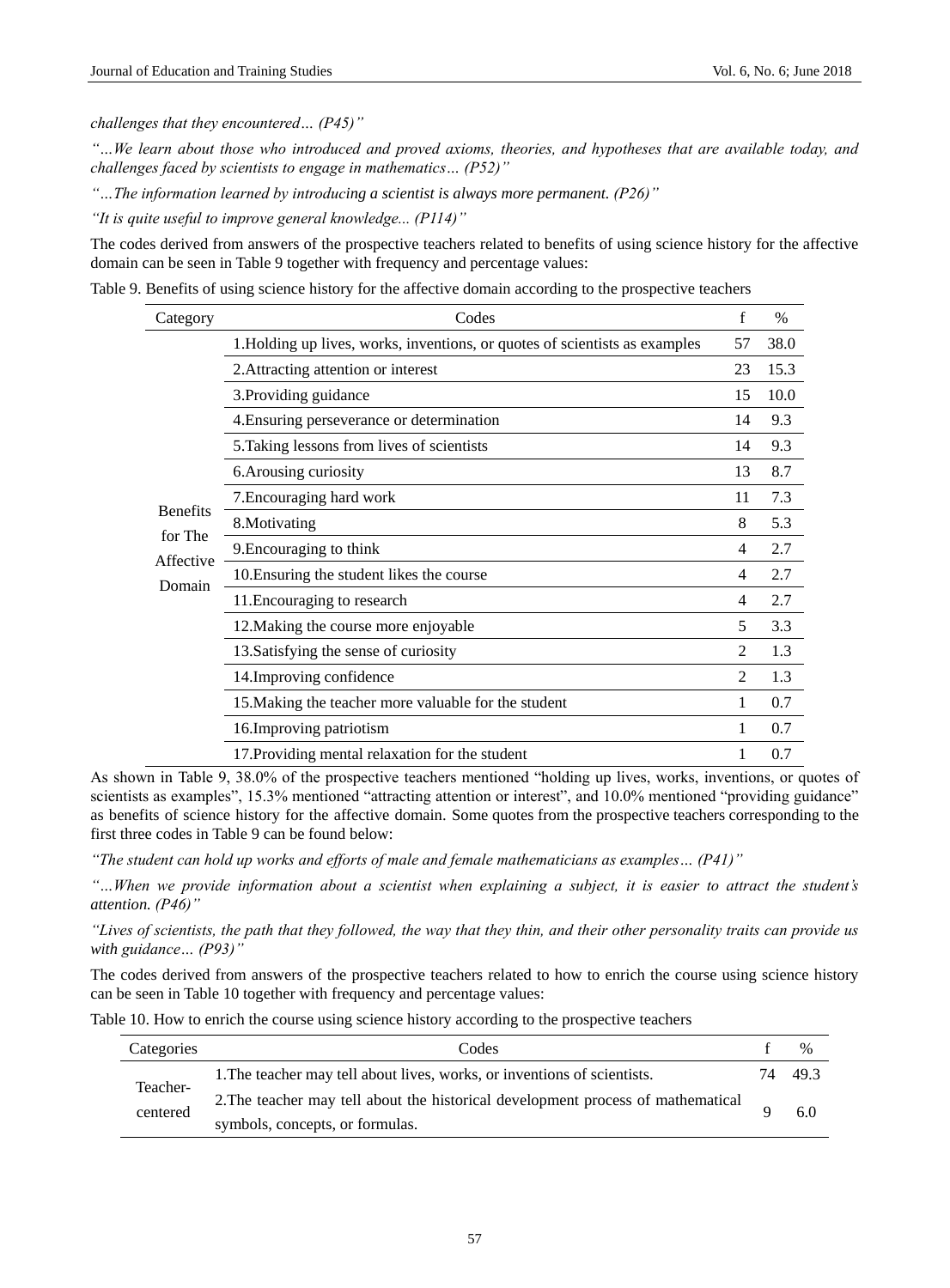| Categories           | Codes                                                                                      | f              | $\frac{0}{0}$ |
|----------------------|--------------------------------------------------------------------------------------------|----------------|---------------|
| Teacher-<br>centered | 3. The teacher may tell stories or anecdotes from lives or about works of scientists.      | 7              | 4.7           |
|                      | 4. The teacher may have students watch movies or videos related to lives of<br>scientists. | $\overline{7}$ | 4.7           |
|                      | 5. The teacher may use quotes from scientists.                                             | 3              | 2.0           |
|                      | 6. The teacher may make stories out of lives of scientists.                                | $\overline{2}$ | 1.3           |
|                      | 7. The teacher may mention historical problems.                                            | 1              | 0.7           |
|                      | 8. The teacher may tell about the historical development of mathematics.                   | 1              | 0.7           |
| Material-<br>aided   | 9. The teacher may have students write letters about lives of scientists.                  | 9              | 6.0           |
|                      | 10. The teacher may have students create banners about lives of scientists.                | 8              | 5.3           |
|                      | 11. The teacher may have students make puzzles about lives of scientists.                  | 7              | 4.7           |
|                      | 12. The teacher may have students prepare slide-shows about lives of scientists.           | $\overline{2}$ | 1.3           |
|                      | 13. The teacher may have students write screen plays about lives of scientists.            | $\overline{2}$ | 1.3           |
|                      | 14. The teacher may have create movies or videos about lives of scientists.                | 1              | 0.7           |
|                      | 15. The teacher may have students prepare worksheets about lives of scientists.            | 1              | 0.7           |
|                      | 16. The teacher may have students paint pictures about lives of scientists.                | 1              | 0.7           |
|                      | 17. The teacher may have students come up with slogans about lives of scientists.          | 1              | 0.7           |
|                      | 18. The teacher may have students create posters about lives of scientists.                | 1              | 0.7           |
|                      | 19. The teacher may have students create calenders about lives of scientists.              | $\mathbf{1}$   | 0.7           |
| Student-<br>centered | 20. The teacher may have students hold interviews about lives of scientists.               | $\overline{4}$ | 2.7           |
|                      | 21. The teacher may have students perform dramas about lives of scientists.                | 3              | 2.0           |
|                      | 22. The teacher may have students prepare plays about lives of scientists.                 | $\overline{2}$ | 1.3           |
|                      | 23. The teacher may have students solve problems using theories of scientists.             | 1              | 0.7           |

#### Table 10. Continued

As shown in Table 10, the suggestions of the prospective teachers about how to enrich the course using science history gathered under three different categories; "teacher-centered", "material-aided", and "student-centered". Also, the "The teacher may tell about lives, works, or inventions of scientists." code stood out in the teacher-centered category, whereas the "The teacher may have students write letters about lives of scientists." code stood out in the material-aided category, and the "The teacher may have students hold interviews about lives of scientists." code stood out in the student-centered category. Some quotes from the prospective teachers corresponding to codes 1, 9, and 20 in Table 10 can be found below:

*"We can briefly tell about Pythagoras' life when explaining the Pythagorean Theorem in the mathematics class… (P33)"*

*"We can make use of science history by telling about lives and discoveries of scientists in mathematics classes… (P48)"*

*"…We can have students put themselves in shoes of a scientist, and write letters about the life of that scientist, or create interviews imagining how that scientist would answer questions… (P11)"*

*"We can write about lives of scientists in the form of a letter. We can interview scientists. (P20)"*

# **4. Discussion, Conclusion and Recommendations**

The findings obtained in this study aiming to reveal beliefs of prospective teachers about science and science history were discussed in light of the literature, and the following results were found:

It was found that the prospective teachers explained science mostly with the procedural understanding dimension. In this context, the prospective teachers defined science mostly as "the endeavor or process of understanding the nature" and "the endeavor or process of understanding the universe". Similarly, Ayvaci and Senel Coruhlu (2012) and Celik (2003) found that prospective teachers tended to define science with its procedural dimension. Another interesting finding was that the prospective teachers had contemporary views about science. Kenar (2008) relieved that prospective science teachers had contemporary views about the creative and imaginative nature of science. Cinar and Koksal (2013) found that prospective social studies teachers had traditional views about the definition of science. It was found that the prospective teachers explained science history mostly with the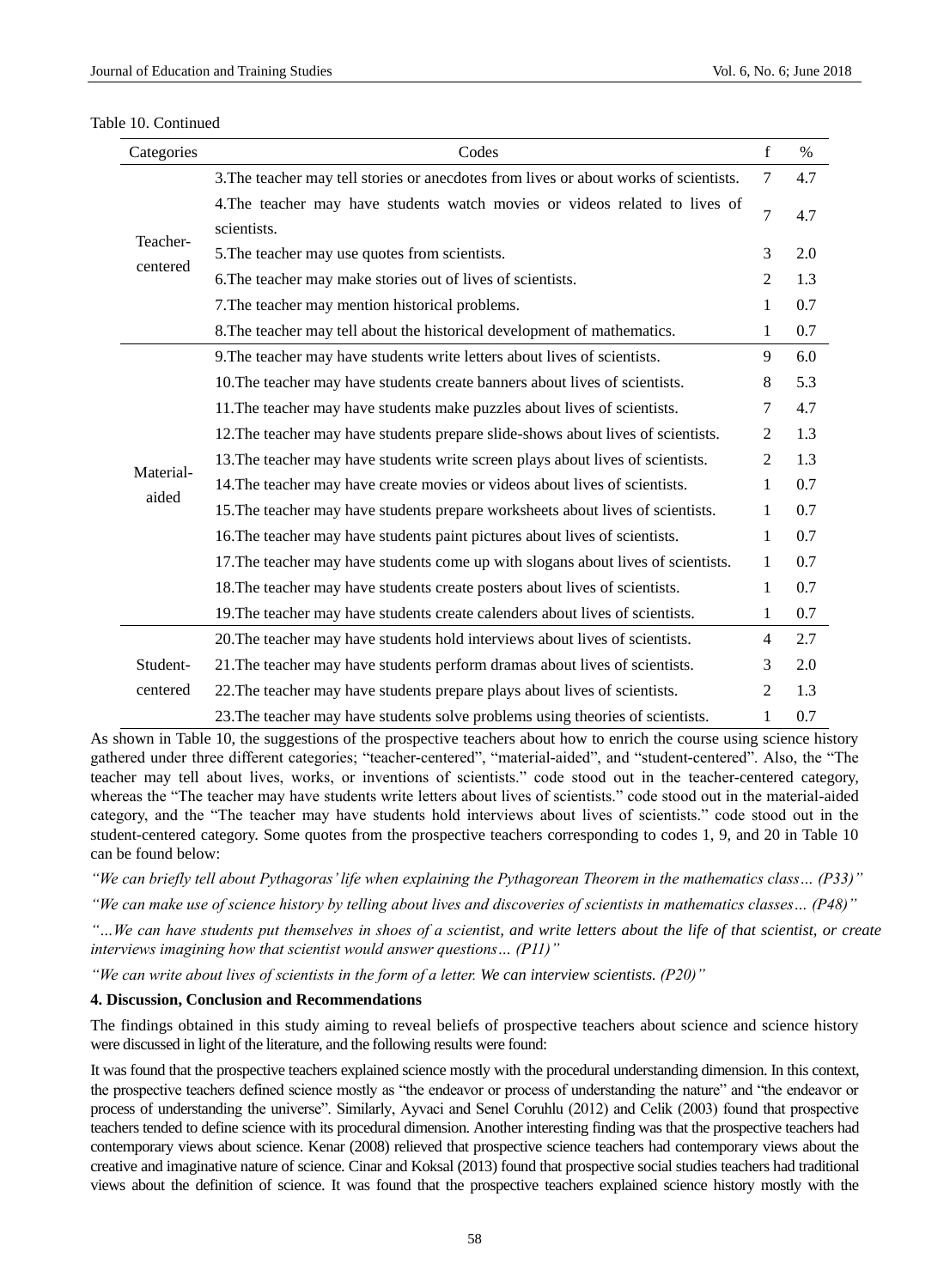procedural understanding dimension as well. In this context, a significant portion of the prospective teachers defined science history as "an examination of science's historical development". We believe that the criteria given to the prospective teachers to use when researching scientists helped them better understand the procedural dimension of science and science history. Hacieminoglu et al. (2012) found that, after starting their careers as teachers, the most frequently addressed dimension by prospective teachers in their applications related to science history was the conceptual dimension, whereas the contextual dimension was mentioned the least. Hence, it is possible to improve understandings of prospective teachers about science and science history by emphasizing each of the conceptual, procedural, and contextual dimensions of science.

It was found that the prospective teachers attributed success in science mostly to cognitive factors. In this context, the prospective teachers frequently mentioned the necessity of intelligence, hard work, and keeping one's mouth shut. We believe that the reason behind the high frequency of these codes was the discussion held about Albert Einstein's famous quote, "If A is a success in life, then A equals x plus y plus z. Work is x; y is play; and z is keeping your mouth shut." in the first week of the courses about science history. Also, it was observed that the prospective teachers gave examples about factors leading to scientific success with a wide perspective. However, the frequency of these examples was low in spite of their high variety. If science history is addressed as a whole without ignoring any of its dimensions; conceptual, procedural, and contextual, the frequency of codes such as "enjoying science and hard work", "being curious", "thinking", or "researching and observing" may be improved. Thus, it may be possible to raise prospective teachers who think as contemporary scientists.

Although men and women have been working together in both social and scientific environments since the emergence of the humankind (Kocak, Taskin, & Ozpinar, 2010), female scientists have not been able to demonstrate their talent on the desired level due to various reasons such as social and familial pressure (Yildiz & Hacisalihoglu-Karadeniz, 2017). It was found that the prospective teachers attributed the low number of female scientists mostly to socio-cultural factors as well. The prospective teachers explained the reasons behind the low number of female scientists as "being denied a voice or an opportunity" and "social pressure". This and other finding in Table 7 indicate that the prospective teachers were informed about the effects of social and cultural factors on science, and explained the low number of female scientists mostly with the contextual dimension of science. Akerson, Abd-El-Khalick, and Lederman (2000) found that prospective teachers and prospective teachers had limited information about the relationship of science with society and culture. Aslan et al. (2009), on the other hand, found that prospective science teachers had sufficient knowledge about the influence of social and cultural factors on scientists and scientific research. Sarac (2012) and Yenice et al. (2015) revealed that prospective teachers had contemporary views about the effects of science on the society and the effects of society on science. Atalay (2013), on the other hand, found that prospective science teachers had limited knowledge about the effects of social and cultural factors on science. It should be remembered that scientists are not only affected by the contextual dimension of science, but also its conceptual and procedural dimensions as well. Hence, courses on science history should emphasize the conceptual dimension of science in order to help prospective teachers develop an understanding about what scientific thinking means and roles of scientific thinking. Also, the procedural dimension of science should not be ignored, too, in order to ensure prospective teachers understand how scientists think, how they carry out their research, how they analyze data, how they decide on results, and how they report these results.

The prospective teachers were found to have positive beliefs about the benefits of science history for the cognitive domain and the affective domain. The most commonly mentioned beliefs included learning about lives, works, inventions, or quotes of scientists and holding up to them as good examples. We believe that having prospective teachers make presentations about contributions of scientists from different periods in courses related to science history allowed them to learn lives, works, inventions, or famous quotes of scientists. Lacin Simsek (2011) revealed that reasons behind science and technology teachers' using science history in courses were mostly related to the cognitive domain. Cetiner (2016) found that activities related to science history improved prospective teachers' interest in the course, helped them understand concepts more easily, and ensured that they developed positive attitudes towards the course. Thus, it is evident that science history can be used to improve cognitive and affective traits of students. Explaining how old mechanical tools were developed and used, bringing examples of these tools to the classroom, creating simple models, or having students create such models may improve psychomotor skills of students.

The prospective teachers were found to believe that enriching courses with science history was mostly possible with teacher-centered approaches. In this context, the most common belief mentioned by the prospective teachers was "telling about lives, works, or inventions of scientists" as a way to benefit from science history in classes. This might be a result of the fact that the prospective teachers were asked to make presentations about lives, inventions, ideas, or scientific contributions of scientists throughout the study. Lacin Simsek (2011) found that science and technology teachers used science history in their classes by "telling life stories of scientists", "explaining the historical development processes of scientific subjects", "giving research or project assignments", "presenting examples from science history for certain subjects", and "telling stories from science history". This might be caused by books on science history and textbooks used in schools. Because Karabag (2015) found that history books used at the high school level usually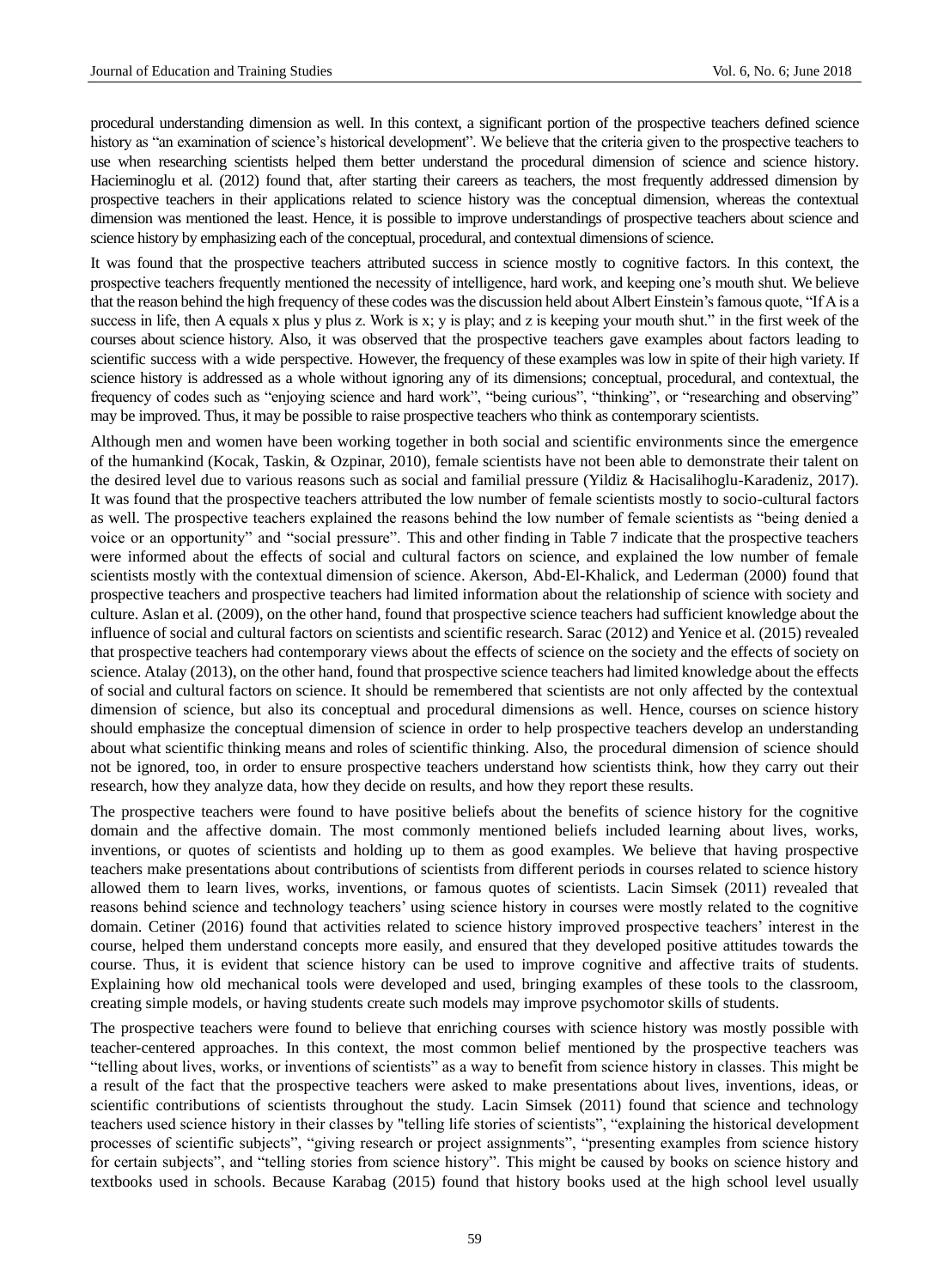included information about names and lives of scientists in relation to science history. The same examples related to science history are repeated over and over in popular books and textbooks, and science history is taught based on these examples (Metz, Klassen, McMillan, Clough, & Olson, 2007). It may be natural for the prospective teachers to give examples from lives, works, and inventions of scientists. On the other hand, the number of examples about how to use science history in courses was observed to be higher. The reason behind the high number of examples was that some codes in Table 10 (such as writing letters, showing movies or videos, preparing posters and puzzles, telling stories or anecdotes) were used by the prospective teachers for their presentations. This might have caused an increase in their knowledge about how to use science history in courses. This may be accepted as a positive development. However, the frequency of examples was not so high. This might indicate low awareness or limited knowledge about how to use science history in courses. It was noted in the literature that teachers (Lacin Simsek, 2011) and prospective teachers (Hacieminoglu et al., 2012) had limited knowledge about science history. Therefore, teaching prospective teachers how to use science history in courses may positively influence and improve their views about science and science history.

Recommendations based on the results of this study are presented below:

• It was found that the prospective teachers explained science and science history mostly with the procedural dimension, and the other dimensions were pushed into the background. For this reason, conceptual and contextual dimensions of science should also be emphasized.

• The prospective teachers attributed the low number of female scientists to "being denied a voice or an opportunity" and "social pressure". Such socio-cultural factors cause significant problems, and push women to the background. In order to prevent this situation, it is recommended that "Gender Equality" is added to undergraduate programs as an optional subject. Mustafa Kemal Ataturk's quote, "Humankind is made up of two sexes, women and men. Is it possible for humankind to grow by the improvement of only one part while the other part is ignored? Is it possible that if half of a mass is tied to earth with chains that the other half can soar into skies!" should guide everyone in terms of gender equality (Demirgoz Bal, 2014). Also, another reason suggested by the prospective teachers for the low number of female scientists was the use of the term "science man" instead of "science person", which is a usage specific to the Turkish language. In this context, more caution needs to be exercised in relation to the use of the term "science person" instead of "science man" in classes, textbooks, and curricula.

• The prospective teachers were observed to lack the desired knowledge about the use of student-centered and material-aided approaches to use science history in courses. For this reason, prospective teachers can be provided with information about how to use student-centered and material-aided approaches in the "Science History" course and the "Nature of Science and Science History" course. Also, prospective teachers should be provided with opportunities to develop sample materials and activities related to the use of material-aided, teacher-centered, and student-centered approaches to teach science history, and also opportunities to implement these materials and activities in schools within the scope of the teaching applications course. Finally, revising the contents of the "Science History" course and the "Nature of Science and Science History" course and responsibilities of academics teaching these courses may be useful to this end.

In summary, this study was performed with 150 senior prospective teachers. Enriching the study with different study groups and research patterns may improve the validity of the findings. Also, the present study was conducted after the prospective teachers had taken the "Science History" course or the "Nature of Science and Science History" course. It may be useful to investigate their beliefs about science and science history before these courses.

# **References**

- Abd*-*El*-*Khalick, F*.*(2005)*.* Developing deeper understandings of nature of science: The impact of a philosophy of science course on pre-service science teachers' views and instructional planning. *International Journal of Science Education, 27*(1), 15-42.
- Akerson, V. L., Abd-El-Khalick, F., & Lederman, N. G. (2000). Influence of a reflective explicit activity-based approach on elementary teachers' conceptions of nature of science. *Journal of Research in Science Teaching, 37*(4), 295-317.
- Appelget, J., Matthews, C. E., Hildreth, D. F., & Daniel, M. L. (2002). Teaching the history of science to students with learning disabilities. *Intervention in School and Clinic, 37*(5), 298-303.
- Aslan, O., Yalcin, N., & Tasar, M. F. (2009). The views of the teachers of the science and technology on the nature of science. *Ahi Evran University Journal of Kirsehir Education Faculty, 10*(3), 1-8.
- Atalay, O. E. (2013). *Exploring scientists' and secondary science and technology teachers' views about nature of science.* Unpublished master's thesis, Trakya University, Edirne.
- Ayvaci, H. S., & Senel, C. T. (2012). Investigating the views of the pre-service science teachers about the science and science. *Dicle University Journal of Ziya Gokalp Faculty of Education, 19,* 29-37.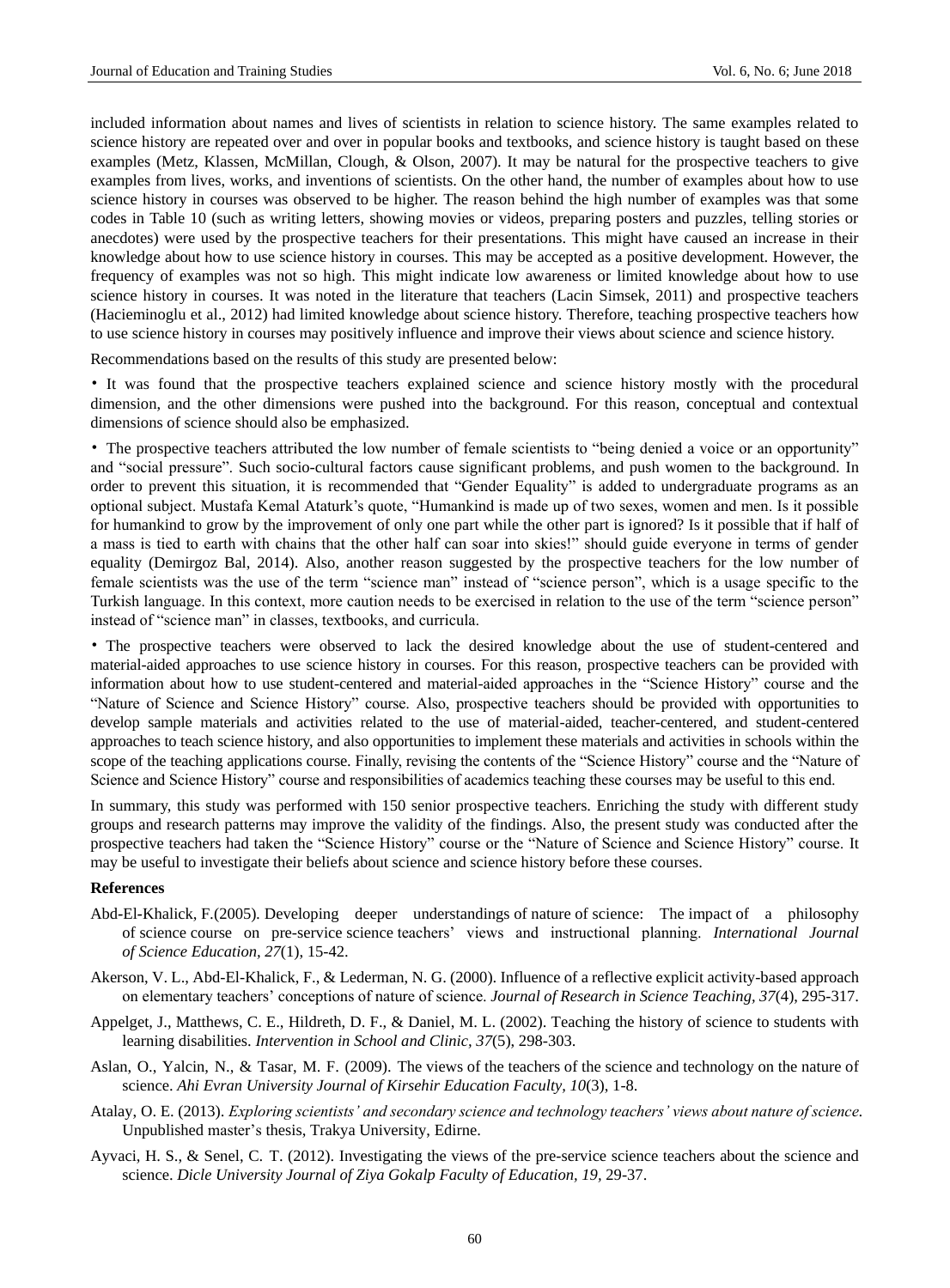- Bayrakdar, M. (2009). *The history of science and technology in Islam* (6th Edition). Ankara: Turkish Religious Foundations Publishing.
- Bilen, K. (2015). What is science? What is not? In N. Yenice (Ed.), *The nature, development, and teaching of science* (pp. 1-44). Ankara: Ani Publishing.
- Bozdogan, B., Sengul, U., & Bozdogan, A. E. (2013). The examination of prospective science teachers' level of knowledge about scientists: Giresun faculty of education sample. *The Black Sea Journal of Social Sciences, 5*(9).
- Celik, S. (2003). *The perspective teachers' views of the nature of science and influence of "science, technology and society" course on these views.* Unpublished master's thesis, Ataturk University, Erzurum.
- Cetiner, A. Y. (2016). *Student opinions about the physics activities including the first experiments carried out in the history of science -Archimedes-The crown of the king sample-* Unpublished master's thesis, Gazi University, Ankara.
- Cinar, M., & Koksal, N. (2013). Social studies pre-service teachers' views on science and the nature of science. *Mersin University Journal of the Faculty of Education, 9*(2), 43-57.
- Council of Higher Education [CoHE]. (2007). *Faculty of education and teacher training undergraduate programs, Turkish council of higher education.* Ankara.
- Demirgoz, B. M. (2014). General overview of gender inequalities. *Journal of Women's Health Nursing, 1*(1), 15-28.
- Dogan, M. (2016). *History of science and technology* (3rd Ed.). Ankara: Ani Publishing.
- Ekiz, E. (2009). *Scientific research methods* (Revised 2nd Ed.). Ankara: Ani Publishing.
- Fazlioglu, I. (2004). A bridge with two vague edges: "History" with "science" or "history of science". *Turkish Studies Review, 2*(4), 9-27.
- Hacıeminoglu, E., Ertepinar, H., & Yilmaz-Tuzun, O. (2012). Pre-service science teachers' perceptions and practices related to history of science instructions. *International Journal on New Trends in Education and Their Implications, 3*(3), 53-59.
- Justi, R., & Gilbert, J. K. (1999). History and philosophy of science through models: The case of chemical kinetics. *Science and Education, 8*, 287-307.
- Karabag, S. G. (2015). History of science and medicine in Turkish history secondary school textbooks. *International Journal of Environmental & Science Education, 10*(2), 287-300.
- Kenar, Z. (2008). *Prospective science teachers' views of the nature of science.* Unpublished master's thesis, Balikesir University, Balikesir.
- Kocak, Z. F., Taskin, F., & Ozpinar, F. (2010). The place and significance of women in the world of mathematics. In F. Coban Doskaya (Chief Ed.), *Women on the verge of the 21st century: Change and empowerment* (Volume III) (pp. 69-75). Izmir: Dokuz Eylul University Faculty of Arts and Sciences Publications.
- Kocyigit, A., & Pektas, M. (2017). An investigation of middle school science textbooks' inclusion of history of science. *Cumhuriyet International Journal of Education, 6*(1), 185-199.
- Lacin, S. C. (2009). How much and how science and technology curriculums and textbooks benefits from history of science? *Elementary Education Online, 8*(1), 129-145.
- Lacin, S. C. (2011). Science and technology teachers' situation of integrating history of science into their lessons. *International Online Journal of Educational Sciences, 3*(2), 707-742.
- Lederman, N. G., Abd-El-Khalick, F., Bell, R. L., & Schwartz, R. S. (2002). Views of nature of science questionnaire: Toward valid and meaningful assessment of learners' conceptions of nature of science. *Journal of Research in Science Teaching, 39*(6), 497-521.
- McComas, W. F. (2008). Seeking historical examples to illustrate key aspects of the nature of science. Science *& Education, 17,* 249-263.
- McMillan, J. H., & Schumacher, S. (2006). *Research in education: Evidence-based inquiry* (6th Ed.). Boston: Pearson.
- Metin, D. (2009). *The effectiveness of guided-inquiry and explicit nature of science activities applied at a summer science camp on sixth and seventh grade children's views of the nature of science.* Unpublished doctoral thesis, Abant Izzet Baysal University, Bolu.
- Metz, D., Klassen, S., McMillan, M., Clough, M., & Olson, J. (2007). Building a foundation for the use of historical narratives. *Science & Education, 16,* 313-334.